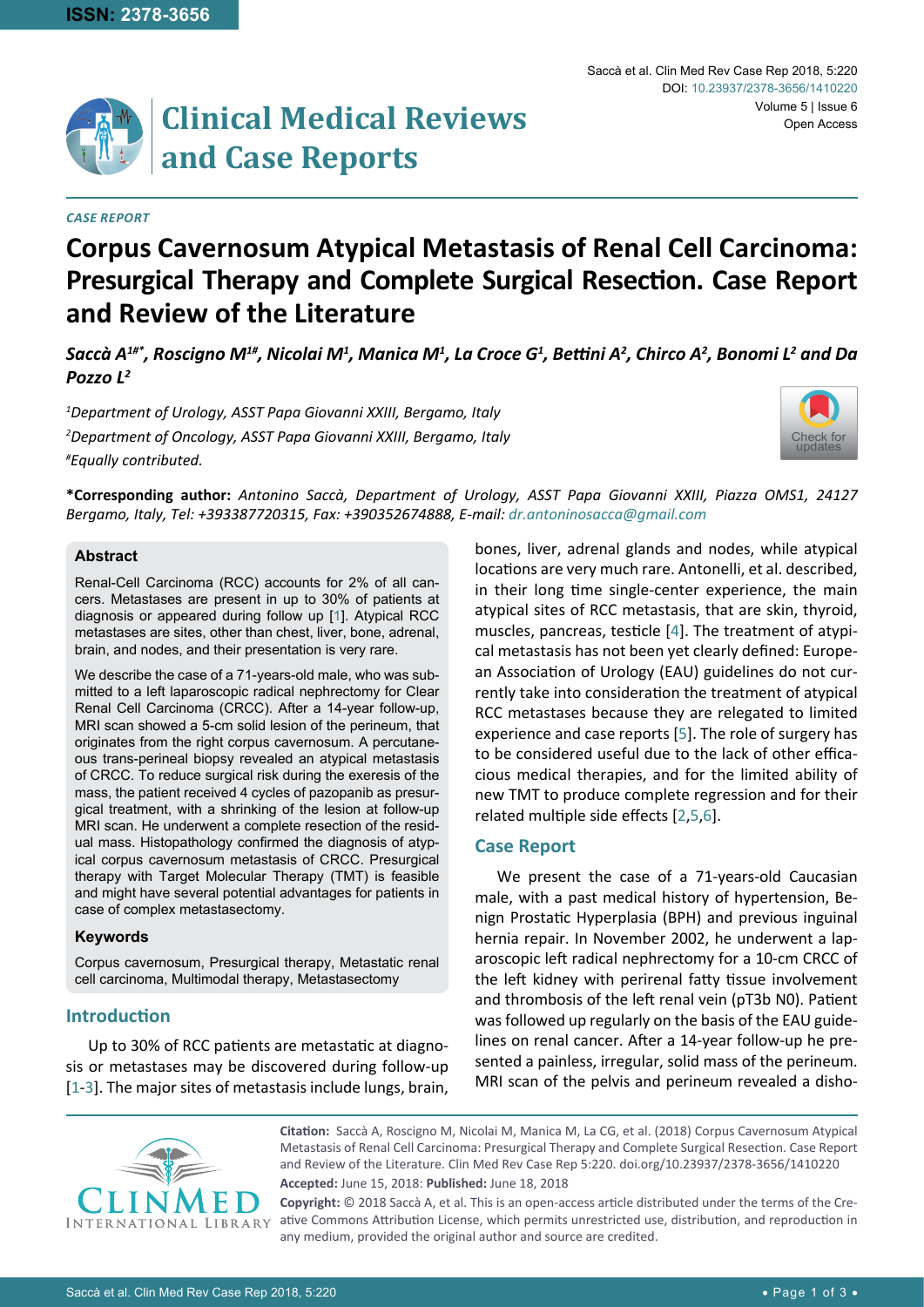<span id="page-1-0"></span>

**Figure 1a:** MRI scan revealed a solid expansive lesion from the crus of right corpus cavernosum (red arrow); the mass reached the limit of the membranous urethra.

<span id="page-1-2"></span>

**Figure 2a:** Sagittal MRI scan demonstrated a 30% volumetric reduction of the perineal mass (red circle).

<span id="page-1-1"></span>

was placed posteriorly to the base of the penis and strictly related to the internal profile of the right ischio-pubic branch.

mogeneous solid expansive lesion with polylobate profiles of 52 × 58 mm, that originated from the crus of right corpus cavernosum: The mass was placed posteriorly to the base of the penis and strictly related to the internal profile of the right ischiopubic branch with partial compression and dislocation to the left of the anal canal and of the corpus spongiosum of the urethra ([Figure 1a](#page-1-0) and [Figure 1b](#page-1-1)). Moreover, the mass reached the limit of the membranous urethra. A trans-perineal ultrasound guided biopsy of the lesion was performed, and the pathological result showed a metastasis of CRCC. A multi-disciplinary meeting was scheduled. The patients presented favorable prognosis according to Heng and Memorial Sloan-Kettering Cancer Center (MSKCC) criteria and would have benefited from surgical resection of this single metastasis. In order to reduce surgical risk during the exeresis of the mass, the patient was treated with 4 cycles of pazopanib, as presurgical modality. Adverse effects were G1 increase in blood pression and grade 2 diarrhea symptoms. In April 2017, a follow-up-scheduled MRI scan demonstrated volumetric a 30% reduction of the perineal lesion ([Figure 2a](#page-1-2) and [Figure 2b](#page-1-3)). Thus, in

<span id="page-1-3"></span>

**Figure 2b:** Axial MRI scan demonstrated a 30% volumetric reduction of the perineal mass (red circle).

June 2017, this patient underwent metastasectomy of the perineal mass by a median perineal access. The mass was smoothly dissected from the corpus cavernosum and the corpus spongiosum of the urethra ([Figure 3a,](#page-2-6) [Figure 3b](#page-2-6) and [Figure 3c](#page-2-6)). The final pathological report revealed metastatic carcinoma from the right corpus cavernosum, compatible with RCC dissemination, and with negative surgical margins. According to complete resection, no TMT was proposed after surgery. At 12-month follow-up, the patient is in general good health status, and total body CT scan showed no recurrences.

## **Discussion**

Renal cell carcinoma is diagnosed metastatic up to 30% of cases or could develop metastases during follow-up, even with late onset [[1\]](#page-2-0).

Synchronous or metachronous RCC metastases typically occur to the brain, lungs, bones, liver, adrenals; atypical location appears to be rare and may involve numerous distant sites [[4](#page-2-1)]. Corpus carvernosum is intended to be an atypical site and is usually synchronous with the primary renal lesion [[7](#page-2-7)], while if it is presented as metachronous, the onset is temporally close to the renal cancer diagnosis [[8](#page-2-8),[9](#page-2-9)].